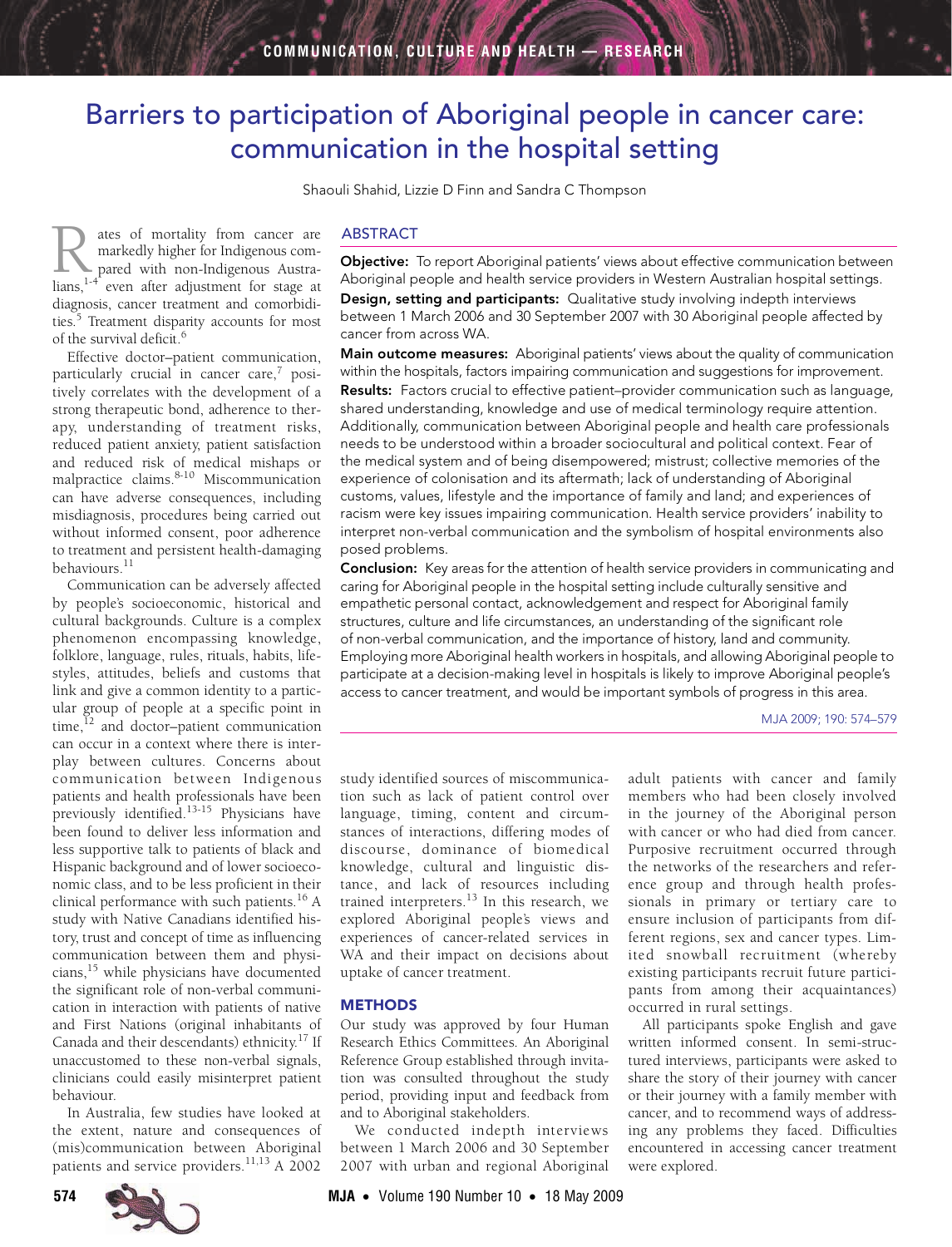# <span id="page-1-0"></span>1 Characteristics of the 30 Aboriginal patients and family members who participated in the study

| Characteristic        | Participants |
|-----------------------|--------------|
| Urban participants    | 11           |
| Regional participants | 19           |
| Patients              | 14           |
| Family members        | 16           |
| Male                  |              |
| Female                | 23           |
| Age group (years)     |              |
| $30 - 39$             | 4            |
| 40–49                 | 18           |
| $50 - 59$             | 5            |
| $\geqslant$ 60        | 3            |
|                       |              |

#### <span id="page-1-1"></span>2 Barriers to effective communication between Aboriginal patients and health service providers in the hospital setting Loss of trust Difficulties in communication Contextual barriers • History and racism Lack of understanding about Aboriginal culture and life circumstances • An alienating hospital environment • Lack of Aboriginal staff and support people Impediments to communication • Language barriers • Inadequate information, explanation and check-ups • Failure to establish an ongoing personal relationship • Differences in communication styles • Non-verbal cues and body language Lack of respect for privacy

In light of Aboriginal Australians' previ-ous negative experiences with research,<sup>[18](#page-5-14)</sup> relationship building was prioritised and interviews were conducted in a setting of the participants' choice. On rural visits, a respected appropriate local person nominated by the health service introduced the interviewer, and often remained throughout the interview.

Interviews were audio-recorded, transcribed verbatim and coded independently by two researchers. The interviewer maintained a reflective journal throughout. NVivo 7 (QSR International, Melbourne, Vic) software was used to assist data management and analysis. Participants' narratives were divided into broad categories to allow identification of key themes. Feedback sessions with available participants clarified whether emerging themes were an accurate reflection of participants' experiences. A social-ecological and holistic approach was considered for interpreting data.<sup>19,20</sup> Socialecological epistemology considers the interrelatedness of several social elements $^{21}$  $^{21}$  $^{21}$  and looks at effects and relationships at multiple levels.[19](#page-5-15),[22](#page-5-18) The holistic approach considers overall wellbeing in terms of physical, mental, emotional and spiritual aspects of healing and wellness.[20](#page-5-16)

# RESULTS

Thirty interviews were conducted with 14 Aboriginal patients with cancer and 16 family members. Demographic characteristics of the 30 interviewees are shown in [Box 1](#page-1-0).

Thematic analysis identified many concerns relating to hospital treatment. Communication issues with service providers were a salient concern, with subthemes of contextual barriers, impediments to communication and loss of trust ([Box 2\)](#page-1-1). These themes were often coded concurrently, highlighting the connection between them. These results align with the socialecological model, highlighting the complex interplay between factors at different levels (individual, family, community, societal) and their impact on patient–provider communication. Although many of the issues identified are applicable to non-Aboriginal people when accessing treatment, their severity and impact on Aboriginal people is compounded by an aggregation of factors including their collective historical experience, cultural background and preferences, and poorer socioeconomic circumstances.

# Contextual barriers

## History and racism

Racism doesn't help the process of getting better; it delays it. A lot of our people know. They don't have to hear it; they can see it in the person's actions. — *Urban female patient*

Underpinning all interactions, including health-related communication, between Aboriginal people and health care providers is a history of ongoing sociocultural and political isolation stemming from colonisation and its continuing, devastating impact on Aboriginal Australians and their culture. Consequently, some Aboriginal people choose not to consider treatment —

Aboriginal women from remote communities make decisions not to come to Perth for treatment because of the way

they are treated here — *Urban female family member*

— or to delay their attendance. Racism and discrimination are frequently experienced by Aboriginal people in contemporary Australia.<sup>23</sup> Participants spoke about discomforting experiences with doctors' behaviour and feeling discriminated against ([Box 3,](#page-2-0) A).

Peoples' views were shaped by both their personal experience and the collective recounted experiences of others.

There were instances when Aboriginal people had to wait on the veranda, sit on the veranda outside the surgery while all the white people were seen to. Aboriginal people would sit there for a whole day and wait ... Even if it was freezing cold . . . — *Urban female family member*

# Lack of understanding about Aboriginal culture and life circumstances

Participants reported that many providers lacked understanding about Aboriginal culture, and the socioeconomic conditions and life circumstances of Aboriginal families. The importance of extended family and of country was often ignored in the hospital system. Some health professionals were seen as not wanting to deal with attending family members at all. Aboriginal patients' wishes to be at home for as much time as possible and to die in their country were underappreciated. Doctors had failed to inform some families that a relative had cancer or was gravely ill until days before death. A view reiterated was that terminally ill patients should be informed and offered the opportunity to return home as soon as

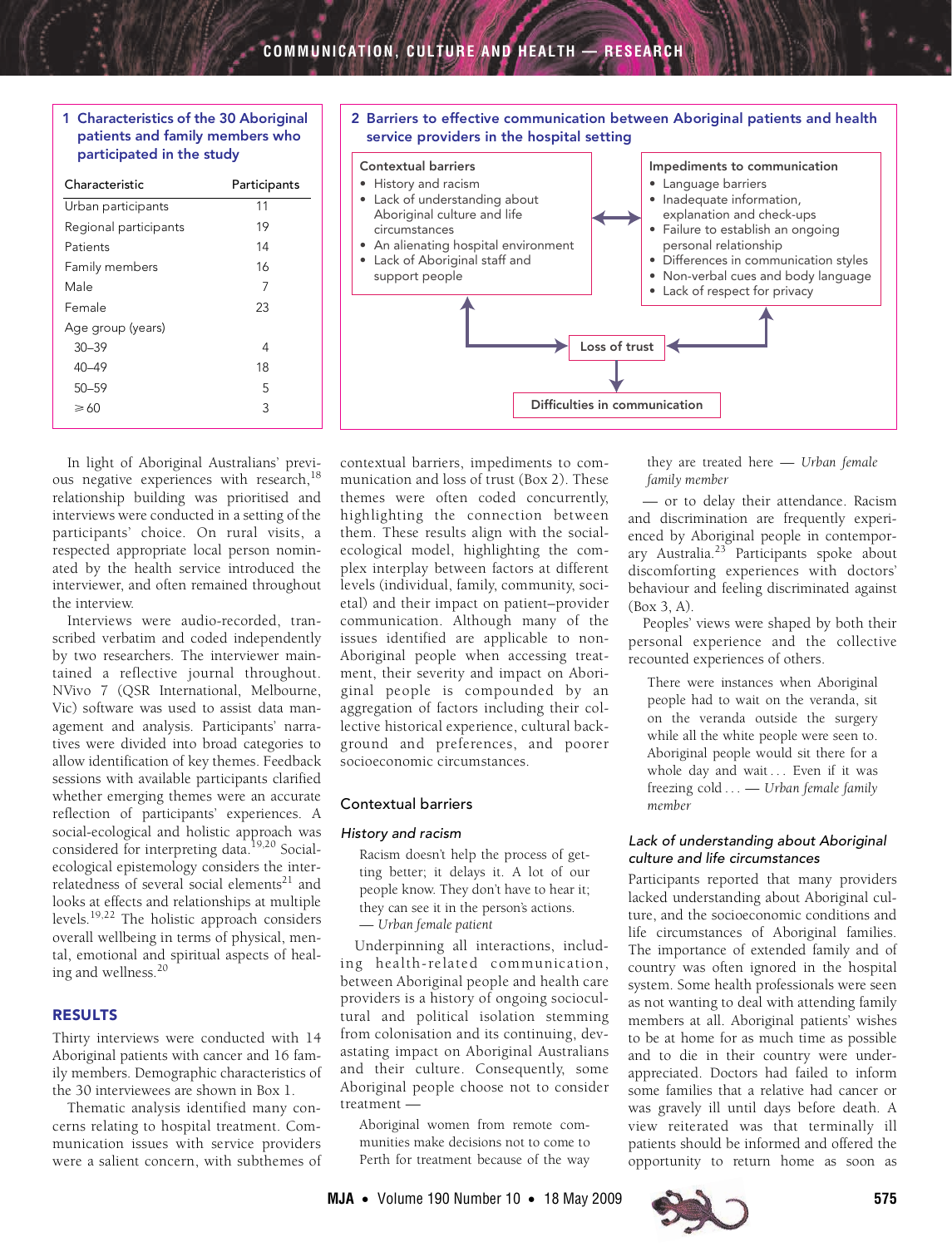# <span id="page-2-0"></span>3 Family members' responses illustrating contextual barriers to effective communication between Aboriginal patients and health service providers in hospitals

#### A. History and racism

"I just couldn't believe that these other doctors' surgeries wouldn't see him! They didn't say why they couldn't see him. Part of it was probably racism . . . They just didn't want to deal with Aboriginal people." — Urban male family member

". . . when my sister was having her treatment, we would walk into the chemo unit, being the only three Aboriginal people there, you would have a lot of white people sitting around and they were just staring at you, like, and they don't come and sit next to you." — Urban female family member

#### B. Lack of understanding about Aboriginal culture and life circumstances

". . . their understanding of Aboriginal culture, Aboriginal history, and just living circumstances is extraordinarily poor among hospital staff." — Urban female family member

". . . the old lady was in the room and she didn't want to sleep on the bed, she wanted to sleep on the mattress, well, that was a bit hard for the Western world to understand, but that's all they knew is... sleeping on the floor on a mattress." - Rural female family member

"In the hospitals . . . you get where you can only have two people go in. If we were told like only two people . . . I can understand from the hospital's point of view when they keep the visitors or the communication things to a minimum, but it just sort of causes so many hassles, . . . because then the families have to select only a couple of people, and then they have got to tell all of the other fellows . . . 'No', they can't." — Urban female family member

"He wanted to get back to the bush. He had spent all his life in the bush, and that last 7 weeks that we waited down there, he could have got up there". — Rural female family member

C. An alienating hospital environment and lack of Aboriginal support people

". . . they come down and they feel isolated. They are out of their environment, lonely, and never been into a big hospital, so they feel isolated, scared and frightened." — Urban female patient "When my dad was down there it was just like one big grey building. We were just about crying, and so was he. He wanted to get back to the bush." — Rural female family member

"I don't think they have got enough Aboriginal people there to work alongside the Aboriginal patients that they have." — Urban female family member

"There needs to be some sort of thing in place, there needs to be someone in the medical profession in the different areas that when one of these people are being sent down to Perth they need to be informed. They need to be able to keep in contact with the hospital, with the families, with everybody, even go down with them on the initial visit."  $-$  Rural female family member

possible [\(Box 3](#page-2-0), B). Furthermore, suggestions by service providers about managing cancer, including taking liquid or "right diet" foods, and refrigeration of medications were sometimes unrealistic, confusing and frustrating.

Putting Aboriginal men and women together, mixing family groups inappropriately, male doctors attending female patients and vice versa, and young(er) providers advising older Aboriginal patients were also culturally inappropriate and problematic ([Box 3,](#page-2-0) B).

#### An alienating hospital environment and lack of Aboriginal support people

Participants viewed the medical system as cold, indifferent, and inflexible. They felt their needs and preferences were not considered important within mainstream service provision ([Box 3](#page-2-0), C). Many commented on the need for Aboriginal support people to help patients and their families negotiate the hospital system, and to play a significant role in ensuring that patients understood

treatment plans, possible outcomes and responsibilities. Just "having an Aboriginal face around" would help people settle better in the hospitals ([Box 3,](#page-2-0) C).

## Impediments to communication

## Language barriers

English is not the language of choice for some Aboriginal people, particularly those from remote communities, yet there are no Aboriginal language interpreter services available in Perth tertiary hospitals. Family or community members may assist, but they may be stressed or lack adequate knowledge to provide informed support for the patient. Some Aboriginal patients lacked any support [\(Box 4](#page-3-0), A).

#### Inadequate information, explanation and check-ups

Some participants had encountered medical staff who failed to explain treatment side effects and the purpose of medications, or who were not forthcoming about the severity and prognosis of their illness. This angered patients and their families. Physicians' use of jargon and technical terms also caused frustration<sup>24</sup> ([Box 4](#page-3-0), B), as did perceived avoidance of talking with the patient.

For follow-up appointments, many Aboriginal people had often travelled hundreds of kilometres and waited hours for their checkup, and expected a thorough physical examination. However, some reported having a short 5-minute appointment, with the doctor looking at test results on a computer screen and showing little apparent concern for the patient.

# Failure to establish an ongoing personal relationship

Staff turnover in hospitals affected continuity of care, impeded development of good doctor–patient relationships and quality of treatment and follow-up services, and disappointed patients. This contributed to patient uncertainty about engagement in treatment and follow-up. Patients felt that the way they were treated during hospital appointments reflected doctors' lack of real care for them ([Box 4](#page-3-0), C); this is an issue likely to have a particular impact on Aboriginal people because of the importance placed upon relationship within their culture.<sup>[25](#page-5-21)</sup>

# Different communication styles and non-verbal communication

Participants reported that Aboriginal people are "cluey", "intuitive", "can read minds", and have an ability to pick up whether a provider is genuinely interested in them as soon as they meet. Many physicians were felt to lack compassion or warmth in interpersonal interactions, whereas participants expected them to be "understanding", "compassionate", "concerned" and "empathetic" ([Box 4,](#page-3-0) D). Many Aboriginal people are "reserved" during their visits to doctors, and are reluctant to admit difficulties with understanding [\(Box 4,](#page-3-0) D). This reticence could stem from believing that "the doctors know everything", lack of confidence to ask questions, silence as part of their culture or a learned behaviour from previous encounters within mainstream institutions. Such silence could be easily misinterpreted by health care providers.

## Lack of respect for privacy

Shame and embarrassment about invasion of privacy was another reason why Aboriginal people felt uncomfortable communicating with medical professionals. Ward rounds and teaching sessions with medical students contributed to this discomfort:

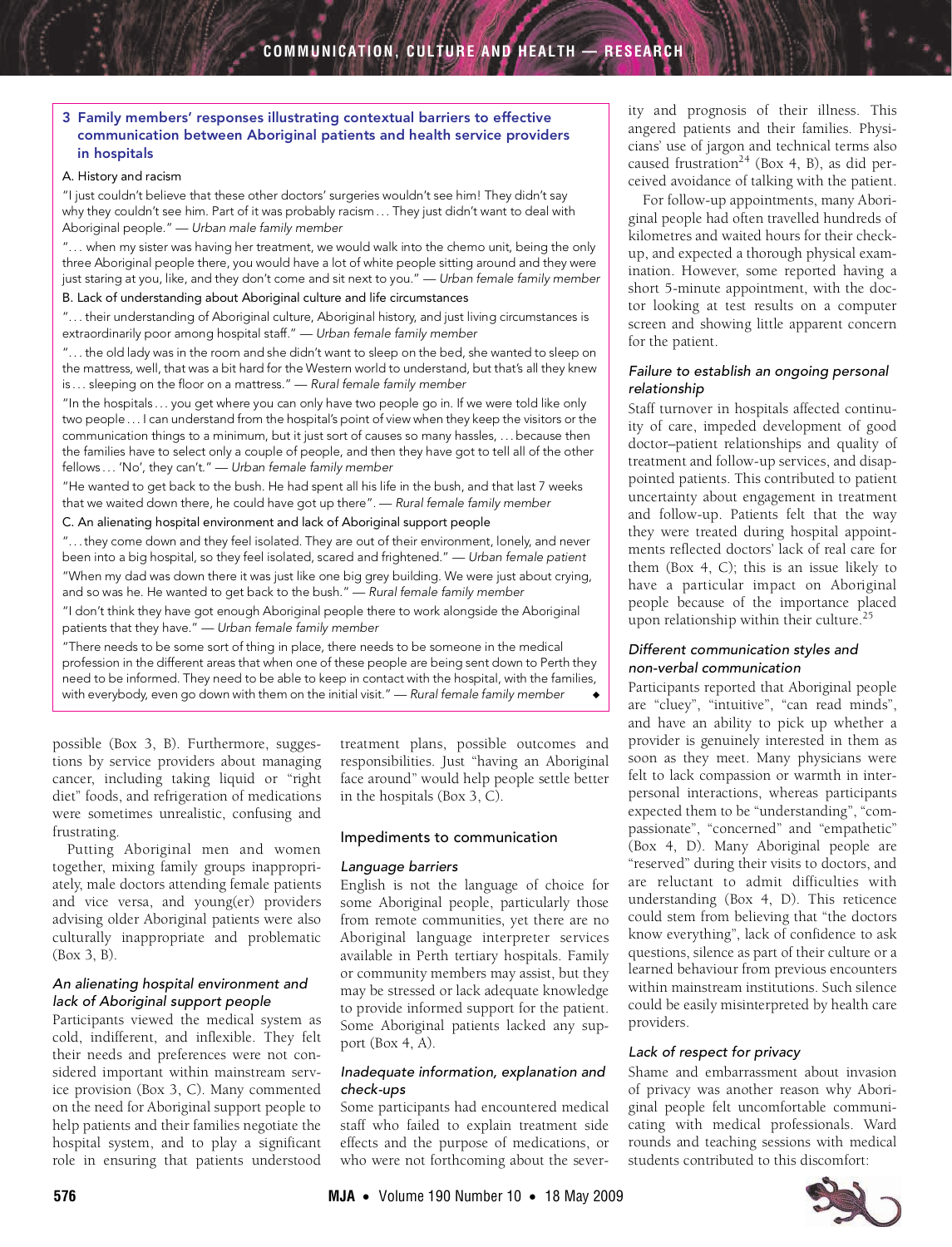# <span id="page-3-0"></span>4 Interviewees' responses illustrating impediments to communication in hospitals

#### A. Language barriers

"There was another girl directly opposite him in exactly the same condition and she couldn't speak English. So, myself and another person there tried to tell them, 'Get someone down from her community. She needs to be able to communicate. She is in a world on her own. She needs to understand. Talk to her in her own lingo.' She couldn't understand the doctor; she couldn't understand anything. She was full blood. She needed someone from her community there." — Rural female patient

#### B. Inadequate information, explanation and check-ups

". . . with the remote Aboriginals in the community . . . they go home and take this medication and they haven't got a clue what they are taking or what it is for or anything. If you don't understand why you have to do something, sometimes you don't do it." — Rural female family member

"If it was explained a little bit more . . . not so clinically — and that it's more visual — people can pick up a little bit more, but when it's not and you are just sitting across a table . . . " — Urban female family member

#### C. Failure to establish an ongoing personal relationship

"You come down here and you don't know the doctors. Each time you come down here it's a different doctor, and that really makes me angry because I have to repeat myself all the time ... If I was to come here and see different doctors each time, they should read my notes before I come in, and not say to me, "Well, I haven't had time to read your notes. Could you fill me in?" I don't like that at all. It makes me very angry..." - Rural female patient

"They put out so many patients, they see so many patients, it is just like sheep going through the bloody drafting yard or whatever." — Rural female patient

#### D. Different communication styles and non-verbal communication

". . . as long as they are good and they are friendly, because we are good judges of character. We can tell if someone likes us or is doing something because they just want to do it, or doing it because they care about what they are doing. We can pick that." — Urban female family member

"With a lot of Aboriginal people — and I know I have done this myself — if someone is talking to you and explaining to you and they are looking at you and nodding, 'yep, yep', but really it is over your head and you are too ashamed to say, 'No, I don't understand what you are saying', because you don't want to look dumb." — Urban female family member

#### E. Lack of respect for privacy

". . . just having those 10 people all staring down at you like this, you know, that is intimidating enough in itself. So, I don't know that people would feel that comfortable with asking personal questions about their private life, their personal body parts." — Urban female family member

"A lot of Aboriginal women they don't like anybody touching them . . . doctor or anyone. Private parts or whatever; they get embarrassed."  $-$  Rural male patient

You wake up all you see these doctors there, all these white coats watching over you. I found that a bit embarrassing, and a bit annoying. — *Rural male patient* ([Box 4](#page-3-0), E).

# Loss of trust

Issues of apparent medical failure occurred — for example, doctors underestimating symptoms and failing to recommend further diagnostic procedures when indicated by persisting symptoms. The wider failure of the system to deliver good care contributed to mistrust, miscommunication and poorer treatment outcomes.

Conspicuous distrust of hospital services was noticeable. This distrust stemmed from Aboriginal patients' negative encounters and experiences within the health system ([Box 5\)](#page-4-0). Trust develops as a result of broad-level social interaction, and requires reliability of the other within a given context. The absence of manifest respect for the culture of a particular group, together with repeated betrayal of trust, can create further distrust. Once distrust develops, all forms of involvement are undermined. People feel alienated from the system[.26](#page-5-22)

#### **DISCUSSION**

Our study findings indicated that the tools needed to facilitate the entry of Aboriginal people into the medical system and to manage effective treatment are culturally sensitive and empathetic personal contact, acknowledgement and respect for Aboriginal family structures, culture and life circumstances, and the importance of land and community. Although Aboriginal peoples' experiences with cancer are not unique, they

are overlaid by a collective experience of systemic racism within a public health care system.<sup>27</sup> There was considerable commonality in the reports of participants, irrespective of whether they were patients or family members, and despite variation in their demographic backgrounds.

Effective communication between patients and health care providers is essential for quality health care delivery, $16$  and is inevitably affected by the culture(s) of those involved.[12](#page-5-8) The dissimilarities between Aboriginal beliefs and cultural considerations and the approach of the Western medical system help explain Aboriginal people's underuse of health services.<sup>[28,](#page-5-24)29</sup> Typically, health professionals focus on educating Aboriginal people to increase their biomedical understanding of disease processes. However, if health service providers are to be really effective as "healers", there are strong arguments for their making efforts to understand a patient's culture and social circumstances.

Sensitivity in patient care requires attention to the patient as a person, and this requires focus on patient–provider communication, understanding and relationship. Minorities around the world report less involvement in medical decisions, less partnership, and lower levels of satisfaction with their care providers.<sup>[15](#page-5-10),[16](#page-5-11)[,30](#page-5-26)</sup>

Limitations of our study include the under-representation of male participants. Possible reasons for this include: the main interviewer being female; women predominating as health care professionals and carers; there being a differential cancer survival according to sex; and higher use of health services by women.<sup>31,32</sup> The larger number of selected quotations from family members suggests that the family members were able to frame the experience of Aboriginal people better, and were more coherent and succinct in reporting.

The higher mortality rate from cancer among Aboriginal Australians reflects the fact that their cancer diagnoses tend to be made later, and their unwillingness to participate in mainstream cancer services. The focus for solving these problems must shift from considering Aboriginal people responsible ("why don't they come") to hospitals and staff accepting a responsibility for ensuring optimal care (including psychosocial care and cultural safety) for Aboriginal patients. The experience reported by Aboriginal participants shows that there is a need for attention at a systems level, and not at the level of the



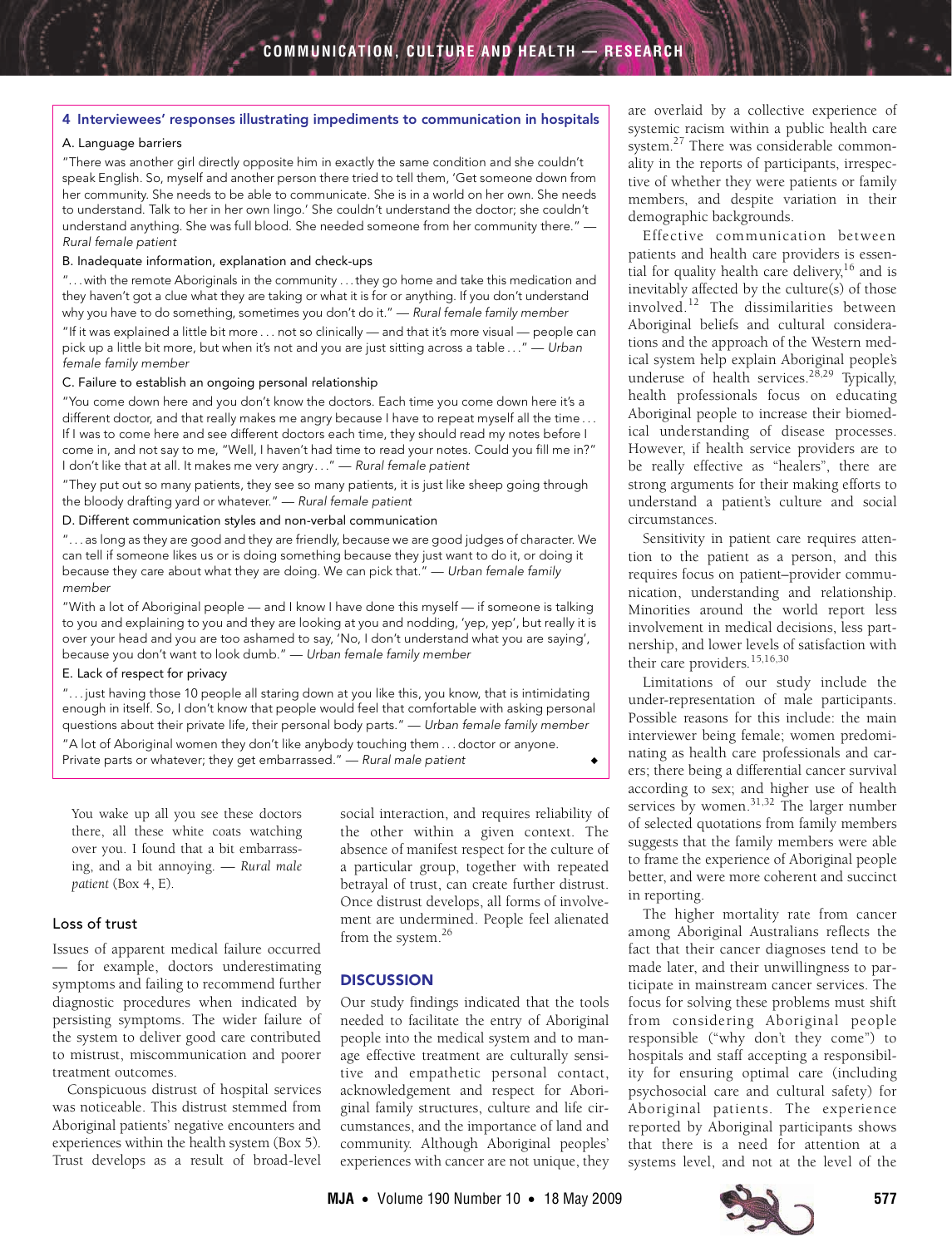#### <span id="page-4-0"></span>5 Interviewees' responses illustrating loss of trust

"They would have known that, and that is the part that hurts the most, that we could have brought him back up here and looked after him and, yeah, spent that last 7 weeks with him. I feel that we were robbed of that." — Rural female family member

"I had three aunties go down there and die. So that sort of got to me, 'You are going down there to die.' They went down there good when you seen them off the plane and the next, what. . . 3 or 4 weeks after... they died. That's not a good sign for Aboriginal people." — Rural female patient

#### <span id="page-4-1"></span>6 Suggestions and recommendations based on the study findings

#### At the hospital and system level

- Recruit Aboriginal people onto hospital decision-making committees
- Recruit Aboriginal support people and increase the number of Aboriginal staff in hospitals
- Make the hospital environment more welcoming to Aboriginal people
- Use interpreters or relevant support people to understand patients' concerns and needs
- Improve continuity of care by allowing more time to build rapport, and to know the person
- Provide care and follow-up closer to home where possible
- Increase linkages between the hospital and primary and community-based care
- Make available cultural safety training and encourage all staff, particularly doctors, to attend
- Improve communication skills in oncology staff through training in communication skills and Aboriginal cultural safety
- Rethink how patients are approached for consent around medical and other students

# For health care professionals

- Mandate participation in cultural safety training so health staff understand and consider Aboriginal cultural needs (behaviours, preferences, importance of family, bond with the land, traditional practice)
- Understand and consider Aboriginal life circumstances such as rural or remote background, food, lifestyle, bond with the land, and the colonial past and its impact, and make realistic suggestions
- Show empathy, kindness and understanding for the person affected by cancer
- Use clear, plain language to communicate with Aboriginal patients and their families
- Explain options clearly and listen to patients' choices
- Make sure that Aboriginal patients and their families have understood what has been prescribed or recommended in regard to cancer treatment, follow-ups and management ◆

individual patient–provider interaction, although the importance of both and the nexus between them is evident. Health care providers who do care have a vital role in creating system reform both inside and outside the hospital, so that the racism, the alienating environment, and the lack of culturally appropriate support, information and understanding reported in this study are addressed. Advocating for more Aboriginal health staff is an important part, and will help overcome current language and communication barriers.

Participants wanted an ongoing, trusting relationship with a provider who genuinely cared about them, but Aboriginal people often felt their wishes were not heeded and that their trust was betrayed. Good care must acknowledge that people care about relational issues such as being treated with dignity and respect and being heard.<sup>[33](#page-5-29)</sup> Trust is crucial for patients in accepting difficult diagnoses, following complex treatment plans,<sup>34</sup> and for being satisfied with their medical care and having positive clinical outcomes.[35](#page-5-31) The system appears to focus too much on clinical competence and too little on other psychosocial characteristics that encourage patient trust — equality, benevolence, integrity, respect, and honesty.<sup>36</sup> If treatment outcomes are to improve, the health system must become responsive to Aboriginal needs and heed their suggestions ([Box 6](#page-4-1)). Participation and representation of Aboriginal people at a decision-making level in hospitals will help ensure these issues are addressed; such inclusion will, in itself, be an important symbol of progress. Increasing Aboriginal health literacy requires access to appropriate information and dedicated employment of Aboriginal staff.[24](#page-5-20)

Much of this has been stated many times before, with little action or provision of resources to match the recommendations and promises. Inevitably, change has opportunity costs, but hospital resources need to be devoted to cultural safety in health care for Aboriginal people. While not challenging the value of randomised controlled trials of oncology treatments, improving (expensive) treatments for some should not be prioritised over the importance of reducing profound health disparities. Change also requires health service staff to undertake greater outreach to Aboriginal communities to build understanding and enhance relationships and support within communities.

Culturally appropriate, integrated and sustainable care for Aboriginal people with cancer requires a coordinated person-centred approach, involving patients, family members, Aboriginal health staff, and clinicians. Relationships developed through such networks are likely to help Aboriginal patients cope with the hospital settings, and ultimately enhance their confidence in communicating with the doctors. Many of the issues raised here are again identified in current national review processes, emphasising that the needs of Aboriginal people are indicative of the need for a broader health care reform process.<sup>37</sup>

# ACKNOWLEDGEMENTS

This research was supported by a grant from the Cancer Council of Western Australia. Shaouli Shahid was supported by Curtin University and an Australian Postgraduate Award. We thank all of the people interviewed for their frankness and for sharing their experiences, and the many health service providers who assisted in the process of data collection. We acknowledge the invaluable contribution of the Aboriginal Reference Group and other investigators for their contributions: Peter Howat, Brian Bishop, Timothy Threlfall, Katie Thomas, Moyez Jiwa, John Mallard, Terry Slevin, Leanne Pilkington, Francine Eades, Dot Henry, Gwen Rakabula, Dawn Bessarab, Jude Comfort and Kim Worthington.

#### COMPETING INTERESTS

None identified.

## AUTHOR DETAILS

Shaouli Shahid, MSS, MA, BSS, Social Scientist, PhD Student Lizzie D Finn, PhD, MAppPsych, MA, Community Psychologist Sandra C Thompson, PhD, MPH, FAFPHM, Associate Professor Centre for International Health, Curtin University of Technology, Perth, WA. Correspondence: s.shahid@curtin.edu.au